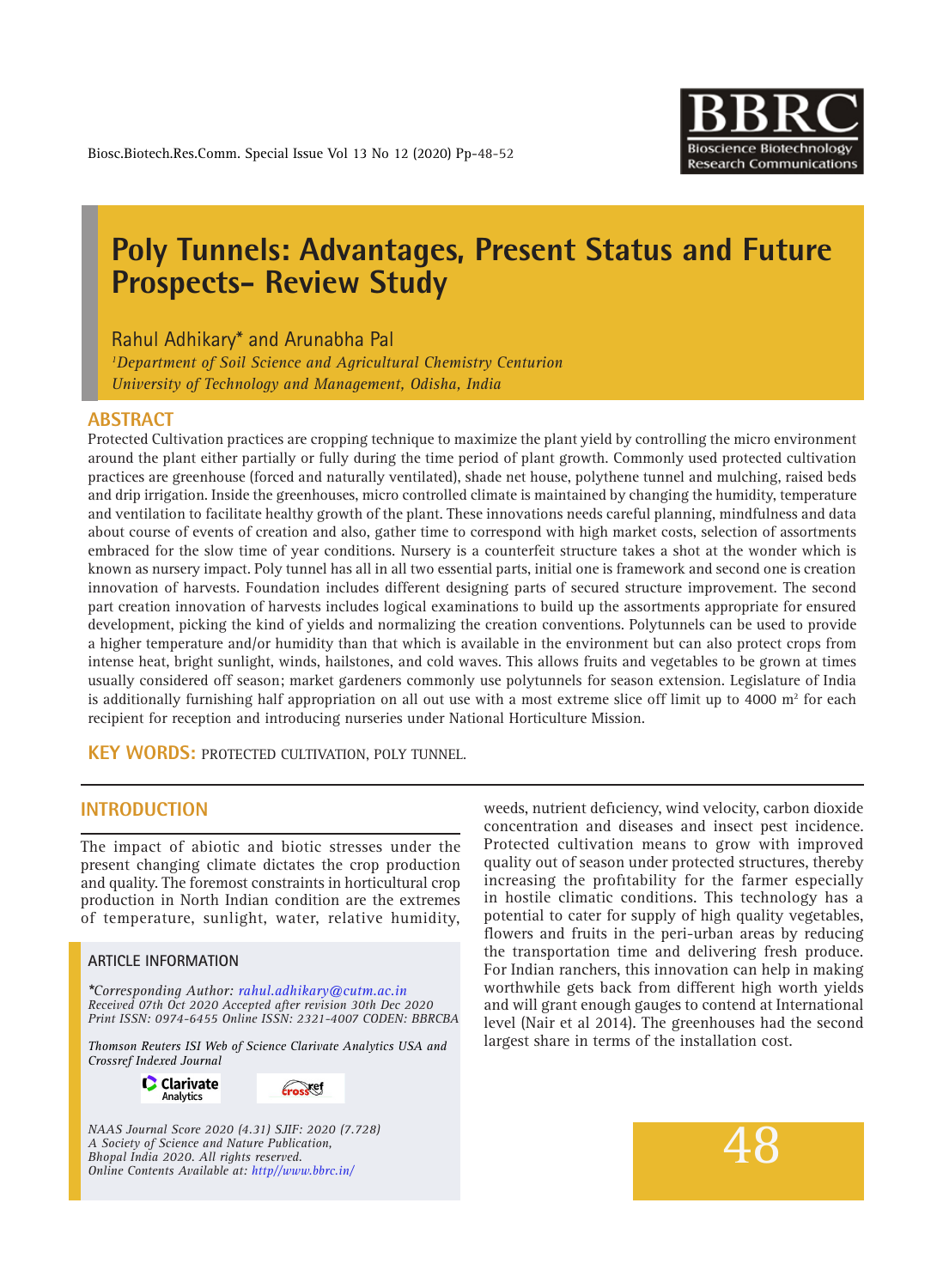A polytunnel is a passage normally produced using steel and canvassed in polyethylene, generally semi-round, square or extended fit as a fiddle. The inside warms up in light of the fact that approaching sunlight based radiation from the sun warms plants, soil, and different things inside the structure quicker than warmth can get away from the structure. Air warmed by the warmth from hot inside surfaces is held in the structure by the rooftop and divider. Temperature, mugginess and ventilation can be constrained by gear fixed in the polytunnel or by manual opening and shutting of vents. Polytunnels are for the most part utilized in calm areas in comparative manners to glass nurseries and column covers. Other than the latent sun based warming that each polytunnel gives, each variety of helper warming (from nursery warming through negligible warming to unheated houses) is spoken to in current practice. The settling of column covers and low passages inside high passages is additionally normal.

Polytunnels can be utilized to give a higher temperature as well as moistness than that which is accessible in nature however can likewise shield crops from serious heat, brilliant daylight, winds, hailstones, and cold waves. This permits products of the soil to be developed on occasion generally viewed as slow time of year; market planters regularly use polytunnels for season expansion. Past season expansion, polytunnels are likewise used to permit cold-solid yields to overwinter in areas where their strength isn't exactly sufficient for them to endure outside. Temperature increments of just 5 to 15 °C (9 to 27 °F) above outside surrounding, combined with assurance from the drying impact of wind, are sufficient to let chosen plant assortments develop gradually yet soundly as opposed to biting the dust (Del Amor 2007).

Plastic tunnels are small greenhouse-like structures, covering the plants along the row. These tunnels are 18" high by roughly 30" wide at the base and are erected with wire hoops and covered with clear plastic. The tunnels promote early growth by warming the air surrounding the plants, using heat from the sun. The tunnels also protect plants from frost that can destroy or damage them. Greater overall crop yields are obtained when the plants come into earlier production and continue to bear throughout the season. This combination of earliness and greater yields can significantly increase profits for the growers (Figure 1).

Crops should be grown under poly tunnel: The determination of the sorts of yields to develop under tunnels is a significant choice and ought to be made cautiously. The decision ought to incorporate the thought of the harvests most appropriate for burrow development, extended costs over the market time frame for the foreseen market, and expected yield on a for each section of land premise. Harel et al 2014 conducted a study on high value vegetables like tomato, cherry tomato, shaded capsicum, parthenocarpic cucumbers, french beans (pole type), winter watermelon, muskmelon and strawberries can be become effectively unavailable under poly-tunnels

in Northern India. The innovation has likewise been demonstrated important to deliver joined natural product plants all year. Through experimentation, producers may discover different yields that might be developed effectively on their homestead under tunnels.



#### **1.2.1 Points to be considered while constructing poly tunnel:**

- The poly tunnel should be constructed on the north and the west face to protect from winds, whereas it should remain open on east and south sides for better sunlight and ventilation.
- Before constructing the green house, a plan of required beds and paths on the ground are to be prepared.
- A proper selection of polyethylene film and shape of roof slope.
- Appropriate controlled climatic conditions to be provided.
- Area size and material of construction of greenhouse.
- Precautionary measures for plant protection.

## **1.2.2 Advantages of poly tunnels**

- It supplies vegetables and flowers throughout the year.
- By adapting different protected cultivation practices, horticulture produce can withstand even unfavourable climatic conditions.
- Environmental factors such as water scarcity, arid land and irregular monsoon etc doesn't affect protected cultivation and thus it is lucrative to farmers.
- It is possible for cropping multiple times on the same piece of land.
- Growers yield better returns during off season
- High quality and healthy seedlings of horticultural crops can be grown.
- It improves the profitability per unit of land, better utilization of water, work and energy.
- It makes cultivation possible at high altitudes and deserts.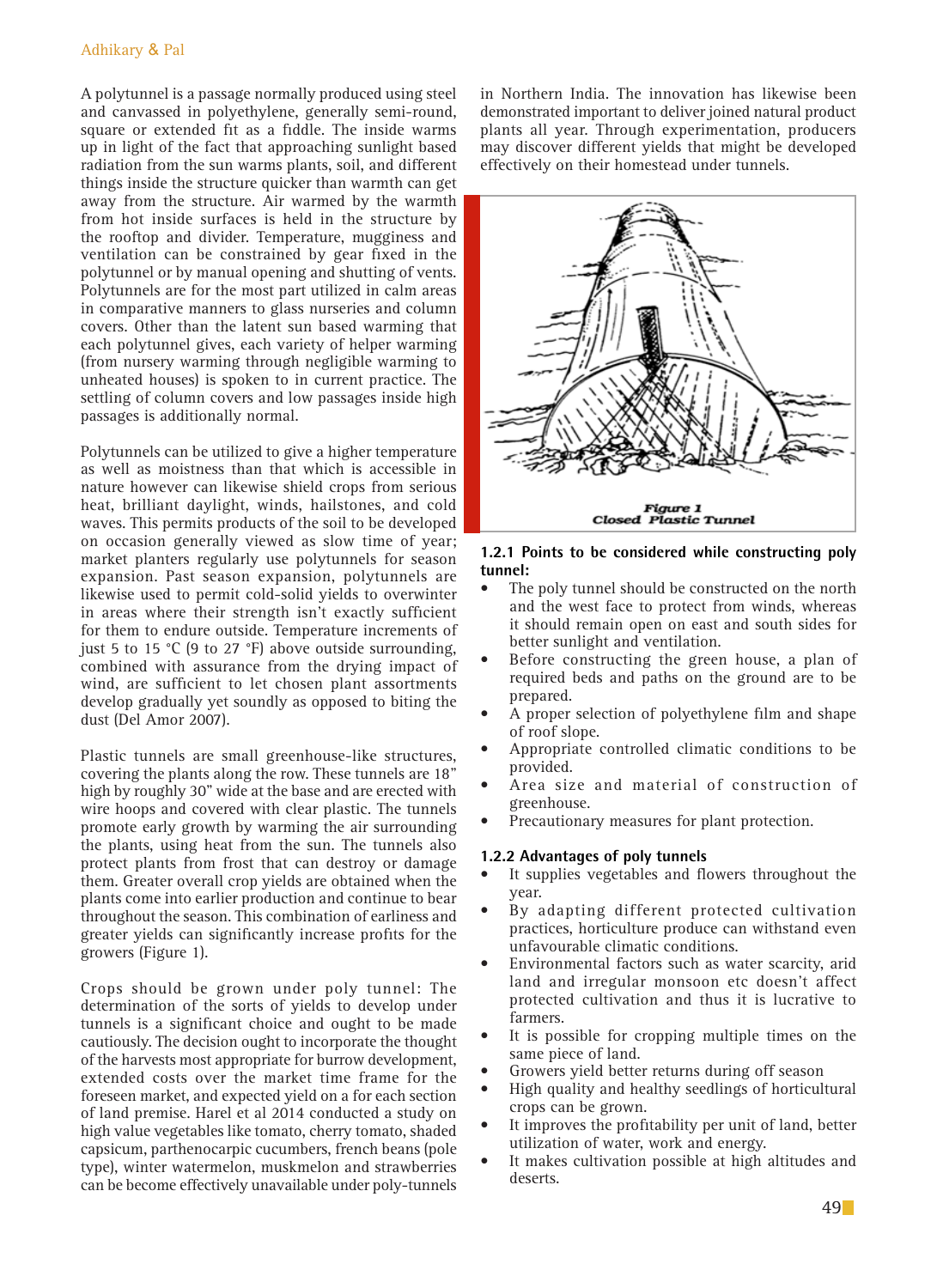- • It makes vertical development possible for horticultural crops using technologies like aeroponics, hydroponics etc and use of vertical beds for production.
- It facilitates the seed production of disease-free costly vegetables
- In this controlled environment, it is easy to manage and control of insect-pests, diseases and weeds.

## **1.2.3 Limitations of poly tunnels**

- High cost of introductory framework (capital expense).
- • Less-accessibility of talented skilled labour and their substitution locally.
- • Lack of specialized information on developing yields under secured structures.
- It also needs a close supervision and observing.
- A couple of soil-borne microbes are troublesome to oversee.
- Repair and support are significant obstacles.
- Requires guaranteed showcasing, since the speculation of assets like time, exertion and funds, is expected to be high.

#### **1.2.4 Crops grown under poly tunnel**

| Vegetable | Tomato, Cucumber, capsicum        |
|-----------|-----------------------------------|
|           | (coloured), red cabbage, raddish, |
|           | spinach, leafy vegetable          |
| Flower    | Gerbera, Gladiolous, rose,        |
|           | Chrysanthemum, Carnation          |
| Fruits    | Sapota, Straberry                 |
|           |                                   |

Secured development includes a complex arrangement of practices and innovations which require expound arranging, manufacture, the executives and value of horticultural crop yields (Adhikary et al 2020) to take bit of advantages of season, request and decision of market. It gives open doors for the development of horticultural crops in a pioneering structure for the up markets in metropolitan and semi-metropolitan territories, other than enabling youth, and innovation drove customary methods of yield development to such present day techniques.

**1.3 Effect of low tunnel technology on yield of vegetables:** Saini and Singh (2001) conducted a research study on growth and yield of chilly crop under low tunnel polyhouse, at research farm of Soil and Water Engineering Department at Punjab Agricultural University (PAU), Ludhiana–India. They found that there was no significant effect on the yield of chili due to variation in perforations on polythene cover. Drip irrigation system with IW/CPE ratio of 0.50 and 30 cm low tunnel polythene cover gave the best yield and water saving. Helbacka (2002) conducted a study on row covers for vegetable gardens. It was re-ported that many cucurbits (squash, cucumber, and melons) respond well under row covers with increased yield of as much as 25%. Joublan and Vergara (2003) conducted a study on

Row covers were placed directly over the plants as a tunnel without any support structure. Treatments were comprised of a control treatment (without row covers), row covers of 20  $g/m2$  and row covers of 30  $g/m2$ . Fruit production started 4.8 and 2.2 days earlier under 20 and 30  $g/m2$  row covers, respectively, than under the control treatment. The use of row covers also increased the number of fruit and weight, yield per plant and sugar concentration compared to the control treatment. The best results were obtained with 30 g/m2 row covers. Henandez et al. (2004) was conducted studies on row covers for quality improvement of Chinese cabbage for three years in the area of Granada, Spain, under a Mediterranean continental temperate climate, on 55-day cycles with transplanting in mid-march.

The mean commercial yield for the 3-years was l 1.9 kg/m2 under row cover compared to only 2.1 kg/m2 in open air, owing primarily to important number of non-commercial cabbages. Vishnuvardhana et al. (2004) conducted a study on the economics on the propagation of cashew grafts in a mist chamber, naturally ventilated green house, low tunnel and shade net during the summer, monsoon and winter season. The initial investment for the establishment of the propagation structure (100 mi) reached Rs. 8,500 for the shade net, Rs. 300,000 for mist chamber, Rs. 36,400 for naturally ventilated green house and Rs. 21,000 for the low tunnel. The highest net profit was obtained with propagation in low tunnels, followed by propagation in a naturally ventilated green house, mist chamber and shade net.

**2. Present Status of Protected Cultivation in India and in the world:** In various parts of the world the viability of this innovation has been demonstrated. The zone under ensured development has increased exponentially in different parts of the globe by adopting practices like plastic mulching, polythene low tunnels, polythene walls, plastic-covered high tunnels, polythene-covered walkin tunnels, temporary and permanent bug verification net houses and other different types of greenhouses etc. Protected Cultivation which has risen up from Northern India ( Gyan et al 2010) invigorated its improvement in different pieces of the world including Northern America, Africa, Asia, Mediterranean region and Oceania with changing paces of progress.

Right now in secured development China is driving on the planet with a zone of around 3.5 million hectares out of which almost 96% is just being utilized for business development of vegetables and crossover seed creation of vegetables. A concurrent development has additionally been seen in different nations like India and African sub-mainland yet the achievement rate changed fundamentally. Singh et al 2019 suggested that this was a direct result of helpless arrangement between the predominant agro-climatic states of the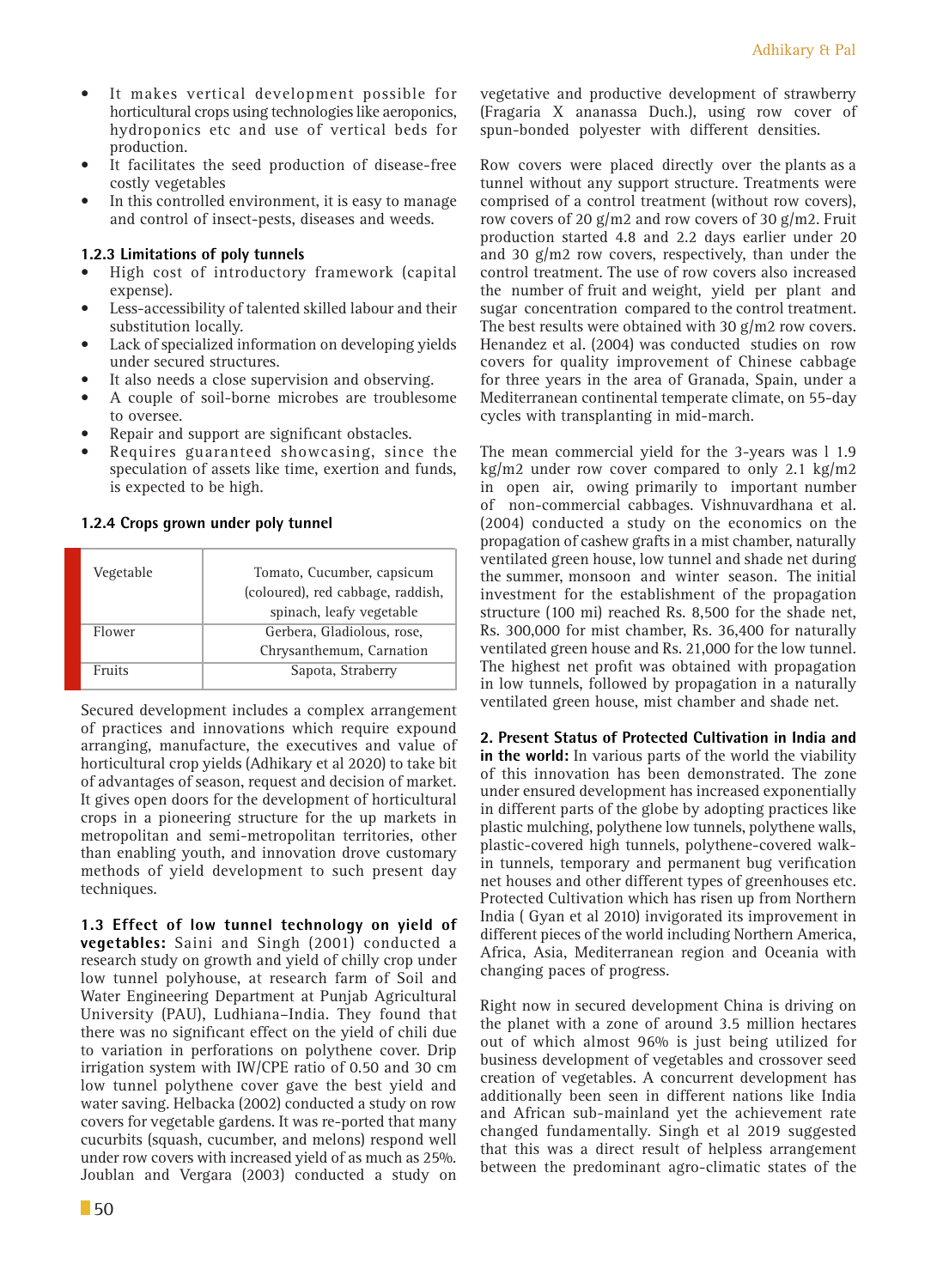locales and plans of secured structures. Later on, it was understood that the ensured agriculture technological methods and strategies to be received and lined up with the nearby agro-climatic and financial conditions. This was accomplished through innovative work, expansion and preparing. In India secured cultivating of vegetables and other high-esteemed plant produce began through Indo-Israel venture on greenhouse development started at Indian Agricultural Research Institute (IARI) in 1998. In 2003 Israeli specialists left India and IARI kept on keeping up the office by calling it as Centre for Protected Cultivation Technology (CPCT).

Centre for Research in Rural and Industrial Development (CRRID) conducted a survey which shows vegetable or flower yields under protected cultivation are 5-10 times higher than the open cultivation depending on the crop. In India, agriculture plays a vital role in the country's economy with over 58% of the rural households depending on farming and contributing around 17-18% to India's GDP. In the last two and half decades, India having diversified agro-climatic conditions shown an overall growth of around 75,000 hectares area under protected cultivation. Depending upon the prevailing conditions of various regions and seasons in India, the success rate varied significantly. Protected cultivation technologies faced a tough challenge in North Indian plains due to its harsh climatic conditions whereas other regions with mild climatic conditions like Pune, Bangalore and some parts in North-Eastern states has achieved high success rate.

To advance development of secured development innovation in India, Government presents various strategies as far as appropriations and dispatches different plans with different State Governments like TM (Technology Mission), MIDH (recently known as NHM), RKVY, NHB and so on. Through noteworthy adjustments in specialized plans of different secured structures appropriate to the district's particular needs under winning climatic states of India, prompted development in the zone and creation under ensured development. This was accomplished through ideal work completed by different public sector in situations in innovative work territory as a team with created nations. In order to raise the farmer's income and improve their availability for extended period, National Horticulture Board (NHB),

Ministry of Agriculture, Government of India considered greenhouse technology potential in producing high quality of wide range horticultural products. Through various schemes, NHB extended support growing and processing of horticultural crops (vegetables, fruits, plantation crops, ornamental and spices etc) in the country (Singh 2015). Department of Agriculture and Cooperation has been actively encouraging capital investment in protected cultivation by extending capital investment subsidies extending from 25% to 50% of normative capital cost. Under other schemes of Central and State Governments, sizable financial assistance is also available for horticulture crops. Under various Government schemes, the norms for subsidy varies with

the type of infrastructure such as cooling and heating purpose, naturally ventilated and fan and pad system; low, medium and high cost (Bamboo) poly houses etc;

**3. Future prospects:** The new age farming technique "Protected Cultivation" plays a critical role in the roadmap of actualizing Honourable Prime Minister's vision of 'Doubling Farmers income by 2022'.

Various opportunities exist for nursery men, business crop producers, seed makers and analysts in using greenhouse for their advantage. In mild and subtropical zones secured cultivating can without much of a stretch be utilized for bringing vegetable nursery up in late winters which could be relocated in late-winter. This can propel the editing by coordinated and half month and along these lines, may give profitable cost to the ranchers. In fields green house might be used for all year engendering of numerous tropical and subtropical natural products which could demonstrate an aid for nursery men.

All year round cultivation of vegetable crops, for example, tomato, capsicum and cucumber is conceivable under secured climate with single/multi crop in a year, which gets slow time of year more exorbitant cost with quality produce and furthermore with lower cost of development and longer length of yield (Issac 2015). There is appeal of hued capsicum, parthenocarpic cucumber and cherry tomato in the inn business and fare market all through year at exceptionally alluring business sector cost of the produce. India has an immense degree for trading cut - blossoms, for example, Gerbera, Carnation, Lilium and so on developed under secured climate.

## **Conclusion**

The secured development of high value vegetables and flowers production has gotten indispensable both from economic and climate perspectives. It offers a few preferences to develop high value yields with improved quality considerably under ominous and negligible conditions. Though because of high preparing needs of the poly tunnel cultivators and some low quality produce with pesticide deposits has involved extraordinary concern. These issues can without much of a stretch be tended to by coordinating different creation what's more; security works on including area explicit planning and development of the polyhouses for effective info use. Making mindfulness among the greenhouse cultivators for sensible utilization of pesticides for safe creation can be instrumental in giving quality items without contaminating the climate.

## **References**

 Adhikary, R. Bera, M, De, S.K, Pal, A. 2020. Pitcher irrigation in salinity management for production of brinjal crop in coastal soil of West Bengal, India. Eco. Env. & Cons. 26 (August Suppl. Issue) :179-183.

 Del Amor, F.M, Ortuño, G., Gómez, M.D., Vicente, F. and García, A.J. 2007. Yield and fruit quality response